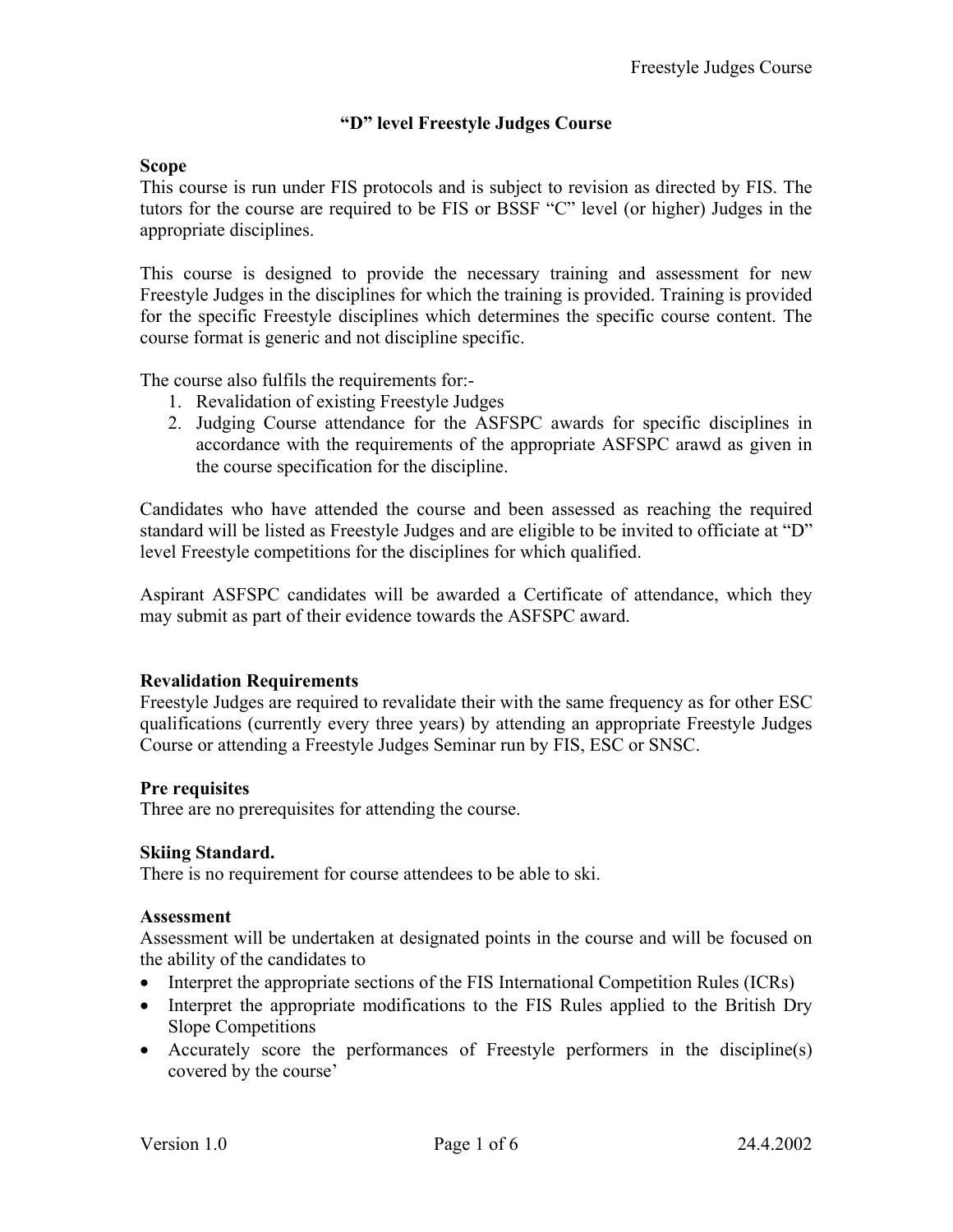The assessment will be conducted by means of Practical assessments of actual or video freestyle performances.

### **Results**

The candidates will be given their results in writing by the Course Tutor within three weeks of the course.

### **Training**

There will be an element of training delivered during the course, which will not be assessed.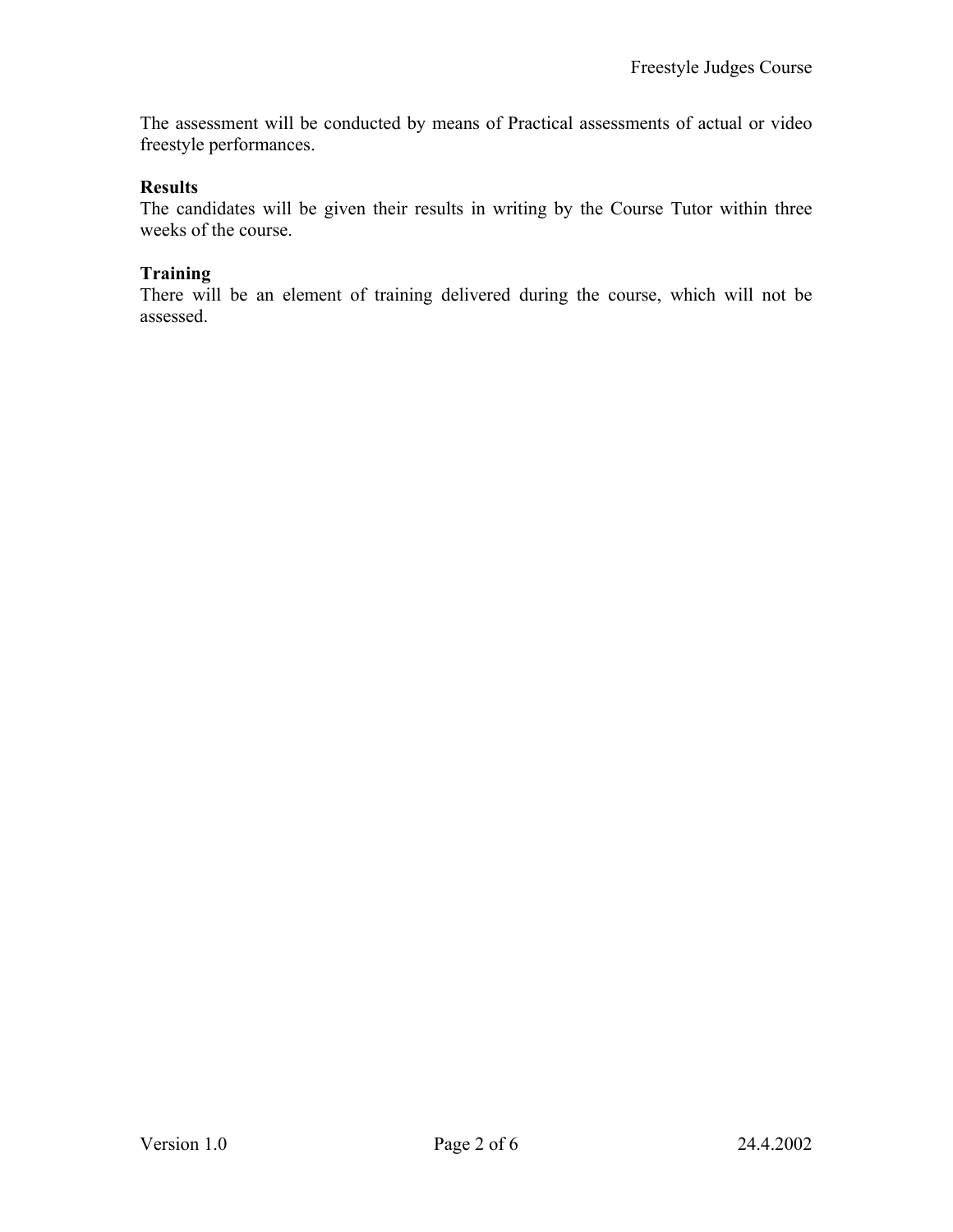# **Typical Programme**

# **Freestyle Judges Course**

## One day duration

|              | $09:30 - 10:00$ | Arrival and Registration          |
|--------------|-----------------|-----------------------------------|
| Session 1    | $10:00 - 10:15$ | Course Introduction               |
| Session 2    | $10:15 - 10:30$ | Introduction to Freestyle Judging |
| Session $3*$ | $10:30 - 12:30$ | Judging training $\&$ assessment  |
|              | $12:30 - 13:30$ | Lunch                             |
| Session 4*   | $13:30 - 15:00$ | Judging training and assessment   |
| Session 5    | $15:00 - 15:15$ | Debrief                           |

\*The precise subject content of these sessions will be determined by the specific discipline for which the course is run.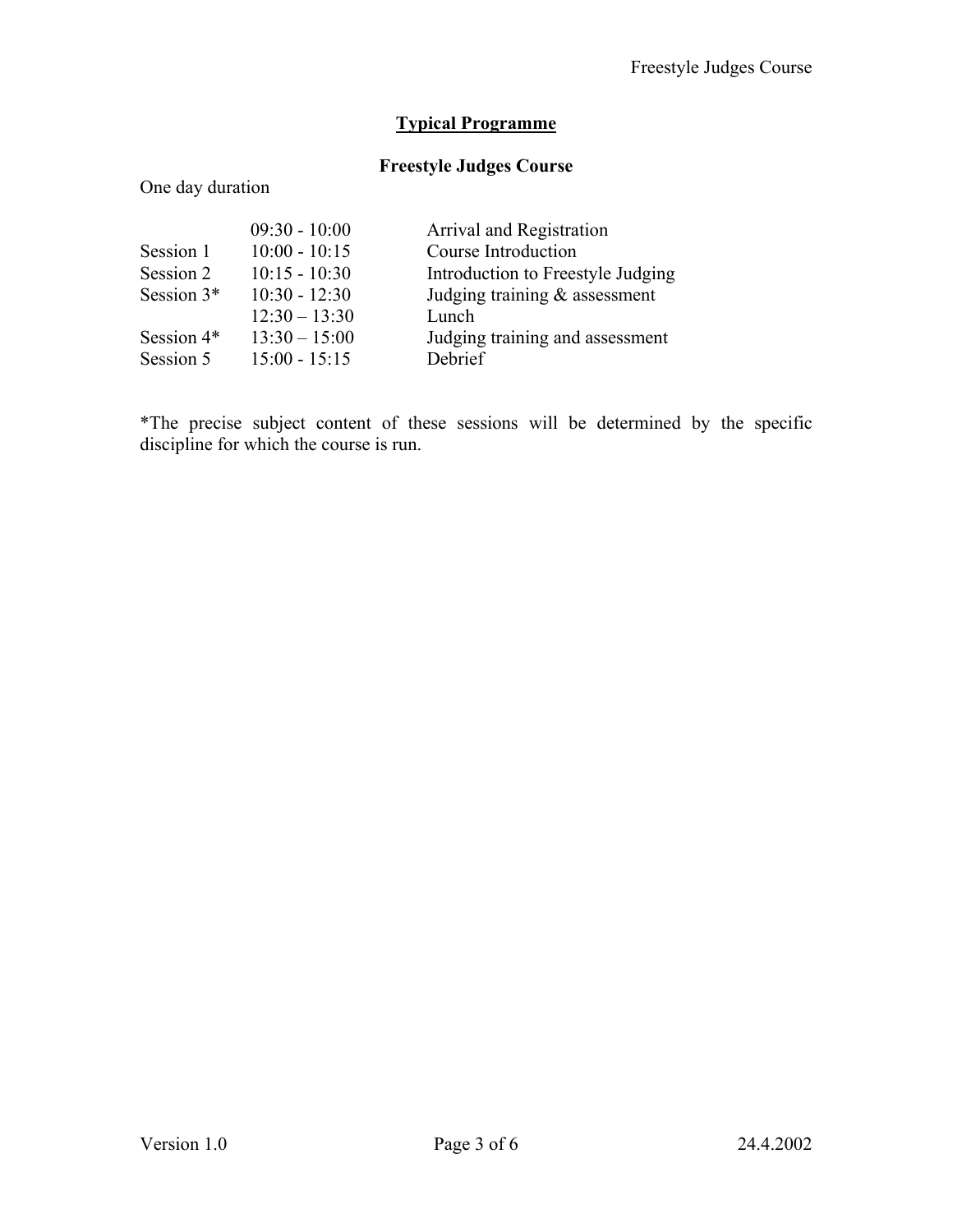## Session 1 Course Introduction

The purpose of this session is to ensure that those attending are clear as to the function of the day and are made aware of the arrangements for assessment and communication of the results.

- Domestic Arrangements
- Course Timetable
- Assessment Criteria & Arrangements
- Method of communicating results
- Method of forwarding results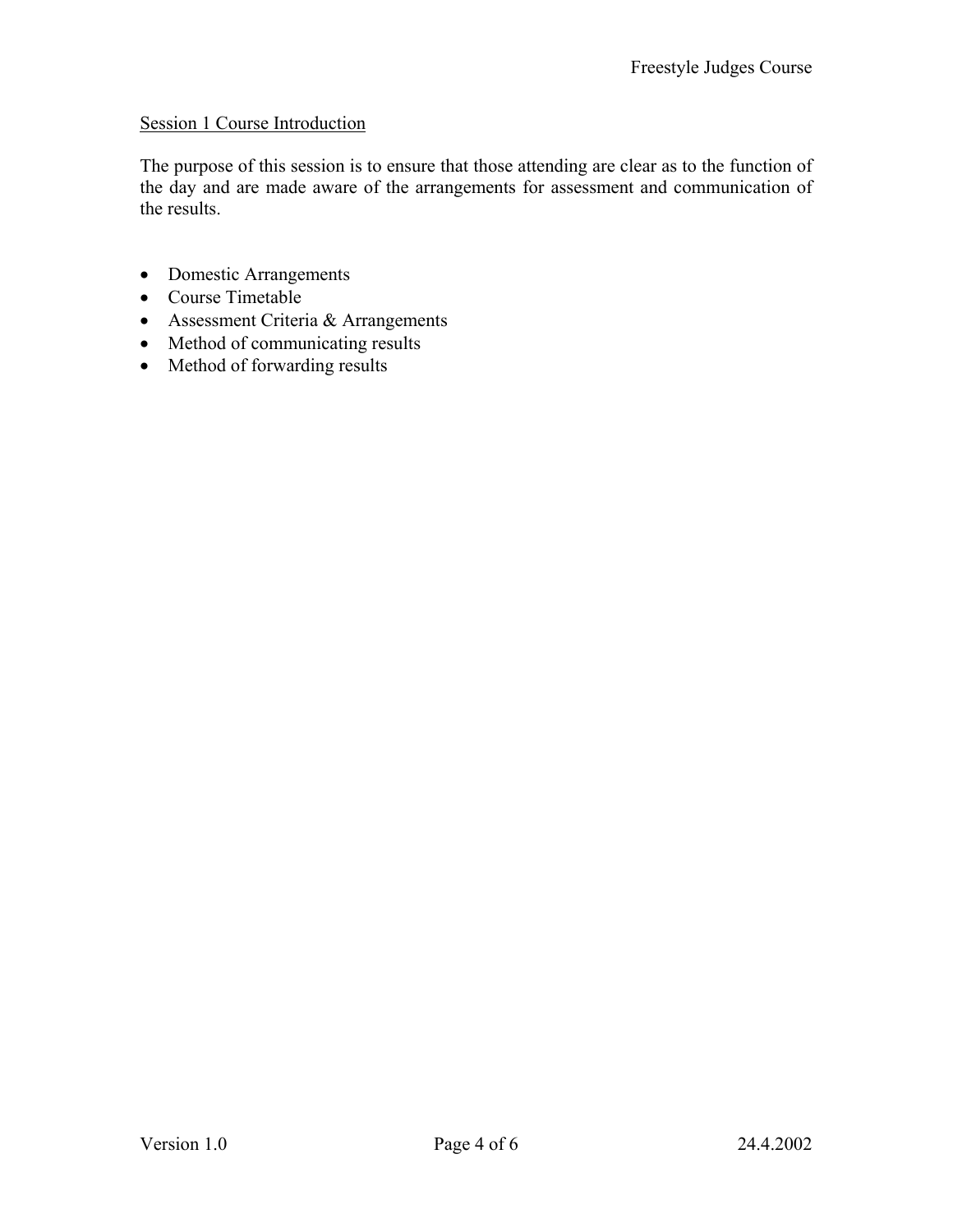# Session 2 – Freestyle Judging

- The function of the Freestyle Judge
- FIS & Home Nation Competition Rules
- Judges cards etc
- The Function of the various competition officials as they affect Judges & Judging
	- o Judges
	- o Head Judge
	- o TD
	- o Jury
	- o Competitors Representatives
- Other pertinent topics as appropriate to Freestyle Judges